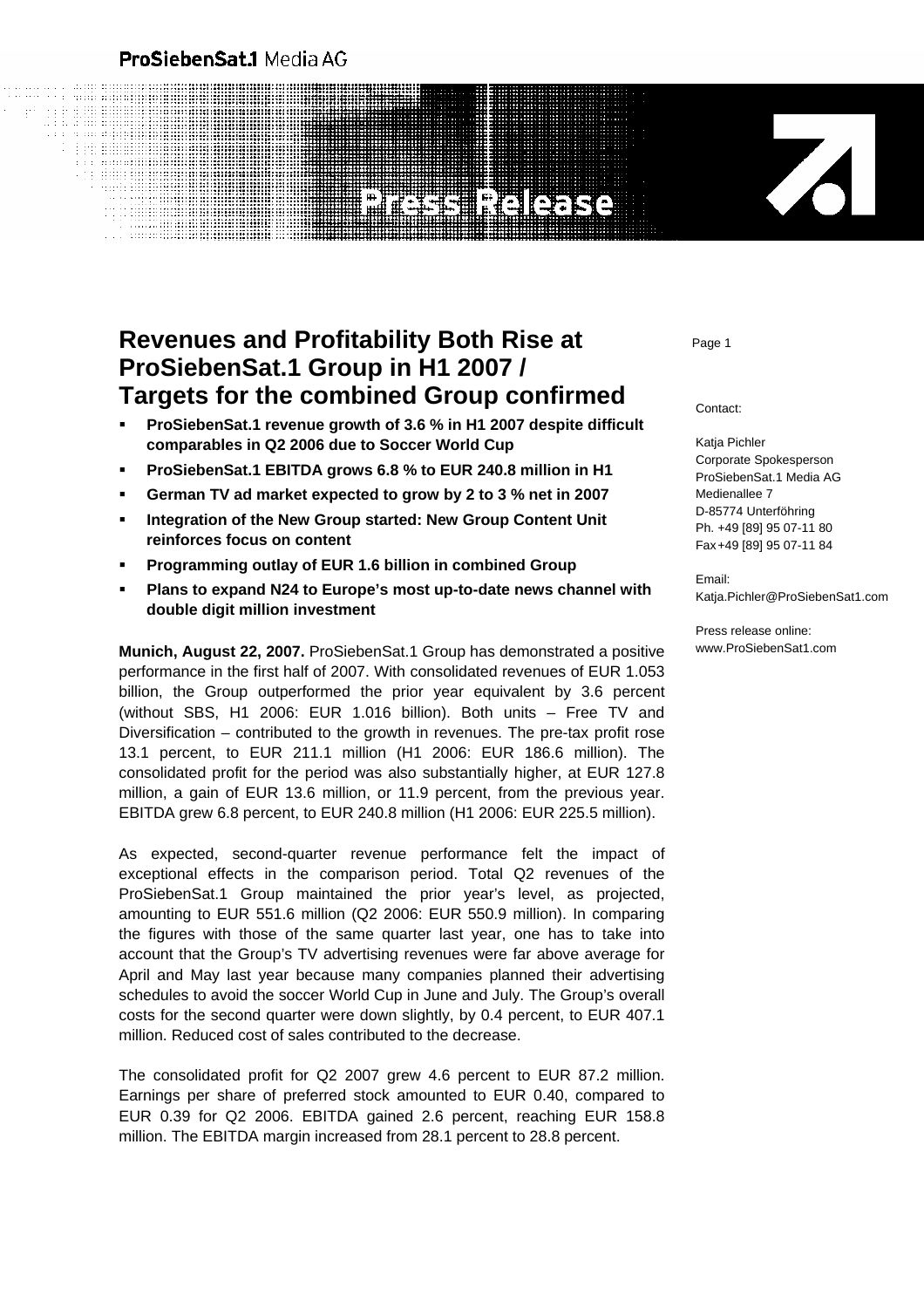$\mathbf{Z}$ 

"The ProSiebenSat.1 Group had a successful and eventful first half in 2007.  $P_{aq}$ <sub>2 of 5</sub> Acquiring the SBS Broadcasting Group and transforming ProSiebenSat.1 into a leading integrated pan-European broadcaster was the most important strategic decision for the future of the company. SBS's dynamic performance in the first half confirms that view," said ProSiebenSat.1 Media AG CEO Guillaume de Posch.

#### **Higher advertising revenues push up revenues in Free TV core business**

The Free TV segment's total revenues were up 3.3 percent in the first half of 2007 to EUR 966.5 million. The segment's contribution to Group revenues grew 2.7 percent to EUR 934.4 million. This revenue increase – most of which came from higher advertising revenues – also further improved earnings. The segment's operating profit for the first half of 2007 rose 11.7 percent to EUR 203.6 million. EBITDA was 11.5 percent higher and reached EUR 218.4 million. The EBITDA margin for the half-year was 22.6 percent (H1 2006: 20.9%).

The picture for the second quarter is somewhat varied. Last year's shift in TV advertising spending to the period before the World Cup resulted in an aboveaverage increase in advertising revenues in the second quarter, especially in April and May. The segment's lack of growth this quarter against Q2 2006 was thus expected. In spite of this, revenues held steady from the previous year. The segment's total revenues were EUR 510.0 million (Q2 2006: EUR 510.5 million). External revenues, at EUR 495.8 million, were likewise flat compared to the previous year (Q2 2006: EUR 495.9 million). The operating profit for the quarter grew 5.7 percent to EUR 140.4 million. EBITDA likewise gained 5.7 percent to reach EUR 147.8 million. The EBITDA margin for the second quarter was 29.0 percent (Q2 2006: 27.4%).

Ratings of the family of stations of Sat.1, ProSieben, kabel eins and N24 have improved by 1.2 percentage points to 29.5 percent in Q2 2007 after a decline of 1.4 percentage points in Q1 2007. All three stations, ProSieben, kabel eins and N24, have increased their market shares. Sat.1 is currently countering a dip in performance with new programming initiatives. All shares refer to the key demographic between the ages of 14 and 49.

#### **Outlook for the new Group**

Market expectations for TV advertising investment in Germany are between 2 and 3 percent net in the current year with a weak third quarter and a stronger fourth quarter.

The first consolidation of SBS as of July 2007 will significantly increase revenues and profits. Over the medium term, the ProSiebenSat.1 Group has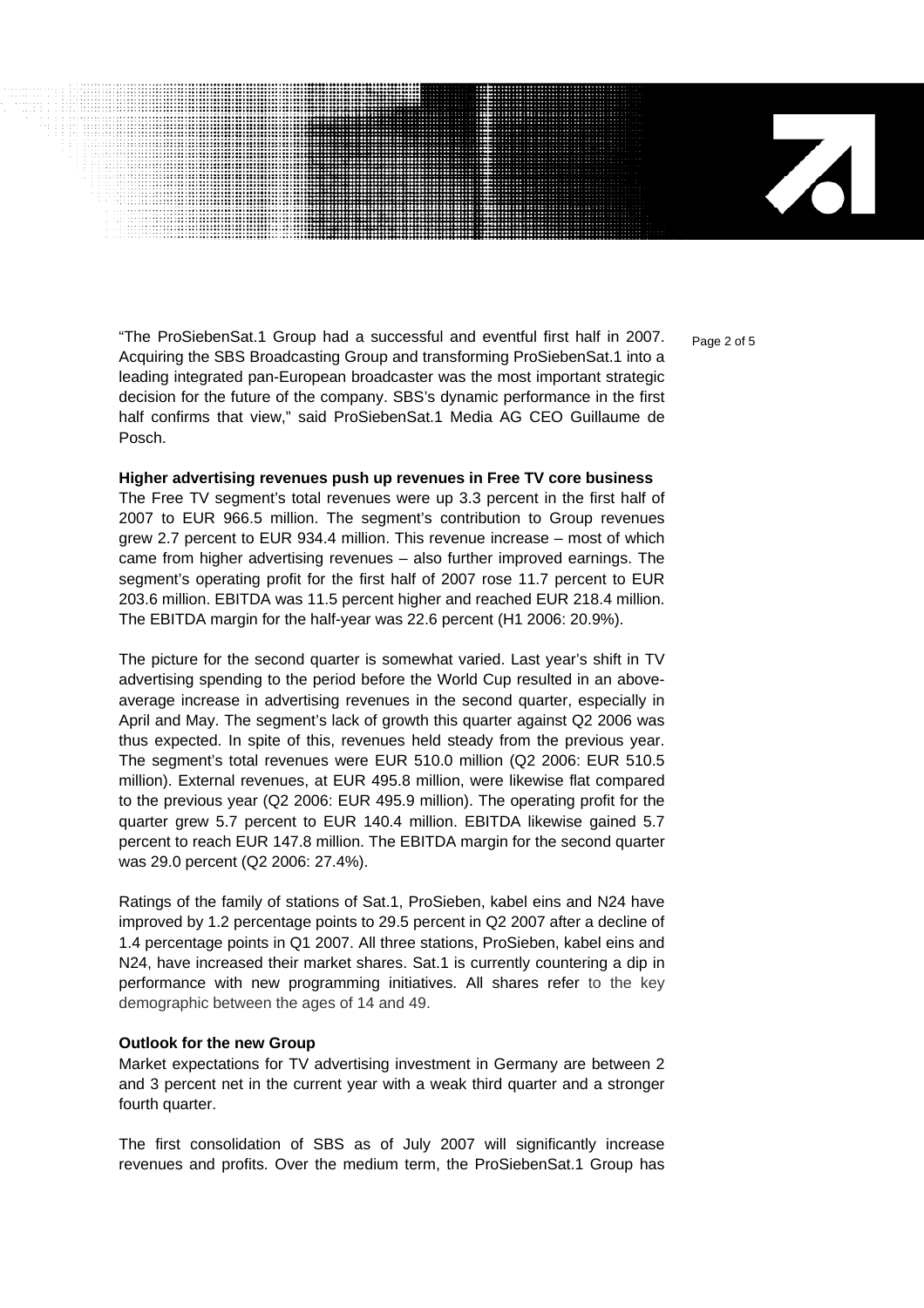71

set itself the goal of increasing its EBITDA margin to between 25 and 30  $_{\text{Page 3 of 5}}$ percent, a figure consistent with the margins of Europe's top 5 media groups. The synergies in costs and revenues expected from integration will contribute to that improvement. These are expected to reach EUR 80 to 90 million with full effect as of 2010.

#### **A fully integrated Group**

The ProSiebenSat.1 Group has acted quickly to position itself as a pan-European integrated broadcaster (see also the separate press release on personnel changes). The integration of the two groups is proceeding according to plan.

Guillaume de Posch: "The new Group has three strategic goals: Strengthen our core business Free TV and develop content, expand our online and digital services and create a leading operational platform for the pan-European Group. Our goals are clear, and we intend to meet the demands of viewers throughout Europe. That means, first and foremost, that we want to offer top programs. In the future we'll be focusing even more on programming and investing even more in developing our own content. Economically, our goal is to join up to the profit margins of Europe's top 5 media groups. Only as an economically strong Group will we be able to develop our business further, invest in programming and new services, and hold our own in competition against international players."

#### **1. Strengthen Free TV and develop content**

#### **New section: Group Content Unit**

The Group will emphasize its focus on content. Total programming outgoings amount to EUR 1.6 billion in 2007. One of the most important organizational changes is the establishment of a central "Group Content Unit", to take account of the Company's stronger focus on programming. This corporate unit will pool the Group's skills and resources and ensure that the Group is able to make the most of synergies and economies of scale.

#### **Strengthening Sat.1's performance**

In the German market one of the goals is to strengthen Free TV channel Sat.1 with new programming initiatives. The station has developed 40 pilots this year. Management's aim is to enhance the station's performance by bringing the channel back closer to the viewer by investing in programming quality. The stations maintains its high commitment to German production by spending 60 percent of its total programming budget on formats made in Germany.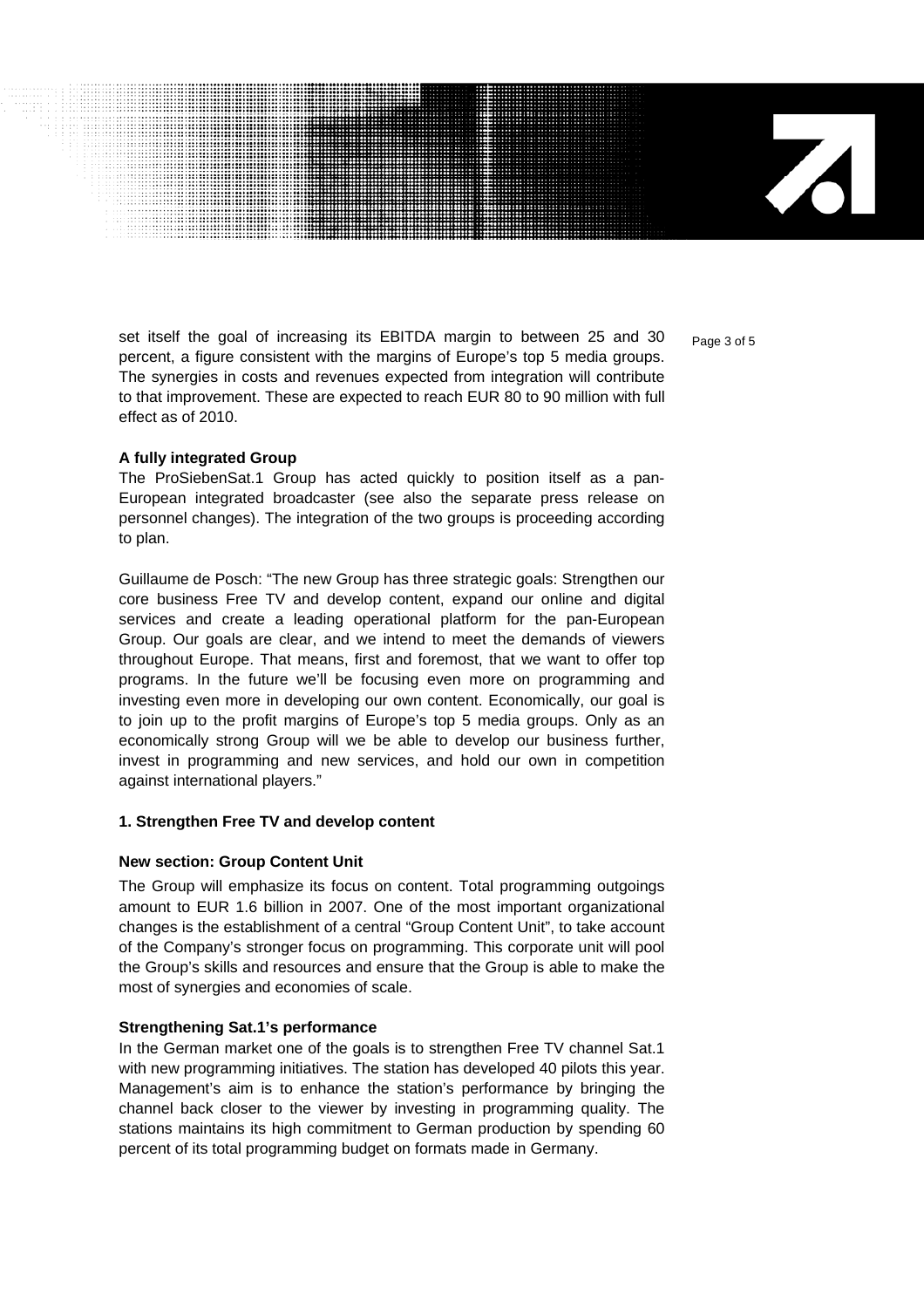### **New Free TV channels in Austria and Norway**  Page 4 of 5

The ProSiebenSat.1 Group has also been expanding its Free TV activities in other markets. In July the Group acquired a Free TV station in Austria, PULS TV. The deal has already been closed. In September 2007, another Free TV station, FEM, will be launched in Norway. The target audience is women between the ages of 20 and 35. The new channel will give the Group three Free TV stations and one pay TV channel in Norway.

# **2. Expand online and digital services**

The ProSiebenSat.1 Group is also planning to expand its new media and diversification business activities by expanding its online activities internationally. The first service from Germany that the ProSiebenSat.1 Group will offer internationally is the games platform www.SevenGames.com at the end of the year. The Group will also expand its online activities by acquisitions and has just signed an agreement to acquire a majority stake in "wer-weisswas", the leading German Internet knowledge portal (see separate press release).

The ProSiebenSat.1 Group is the market leader in call TV in Germany. Call TV station 9Live, which is also the Group's central call TV service provider, has taken strategic steps to strengthen its revenue potential and market position. 9Live will expand its business on an international plane. Following the launch of call TV windows in Turkey and Spain, it will now expand into additional countries, including Croatia. At the end of the year an advertising-financed window will be launched in Germany with NeunTV featuring programming aimed mainly at women.

# **3. Leading operational platform for the pan-European Group**

The ProSiebenSat.1 Group also intends to be a technology leader in Europe. The Group is currently reviewing all options for setting up the European Group in such a way that it will be able to use the latest technological platforms. Among the options under review is an internal solution, with substantial new investments, as well as a strategic partnership that would take advantage of outside capabilities. The review is in progress. The first decision can be expected this fall. The Company's declared goal is to create an up-to-theminute, high-performance technological infrastructure for the European Group.

# **N24 to become Europe's most modern news channel**

The Group has plans to make N24 Europe's most up-to-date news station, and to equip it with an innovative technological platform. An amount of around EUR 10 million is to be invested in the new technology. The new platform, in a new building in Berlin, will provide the basis for developing N24 into a multi-media

 $\mathbf{Z}$